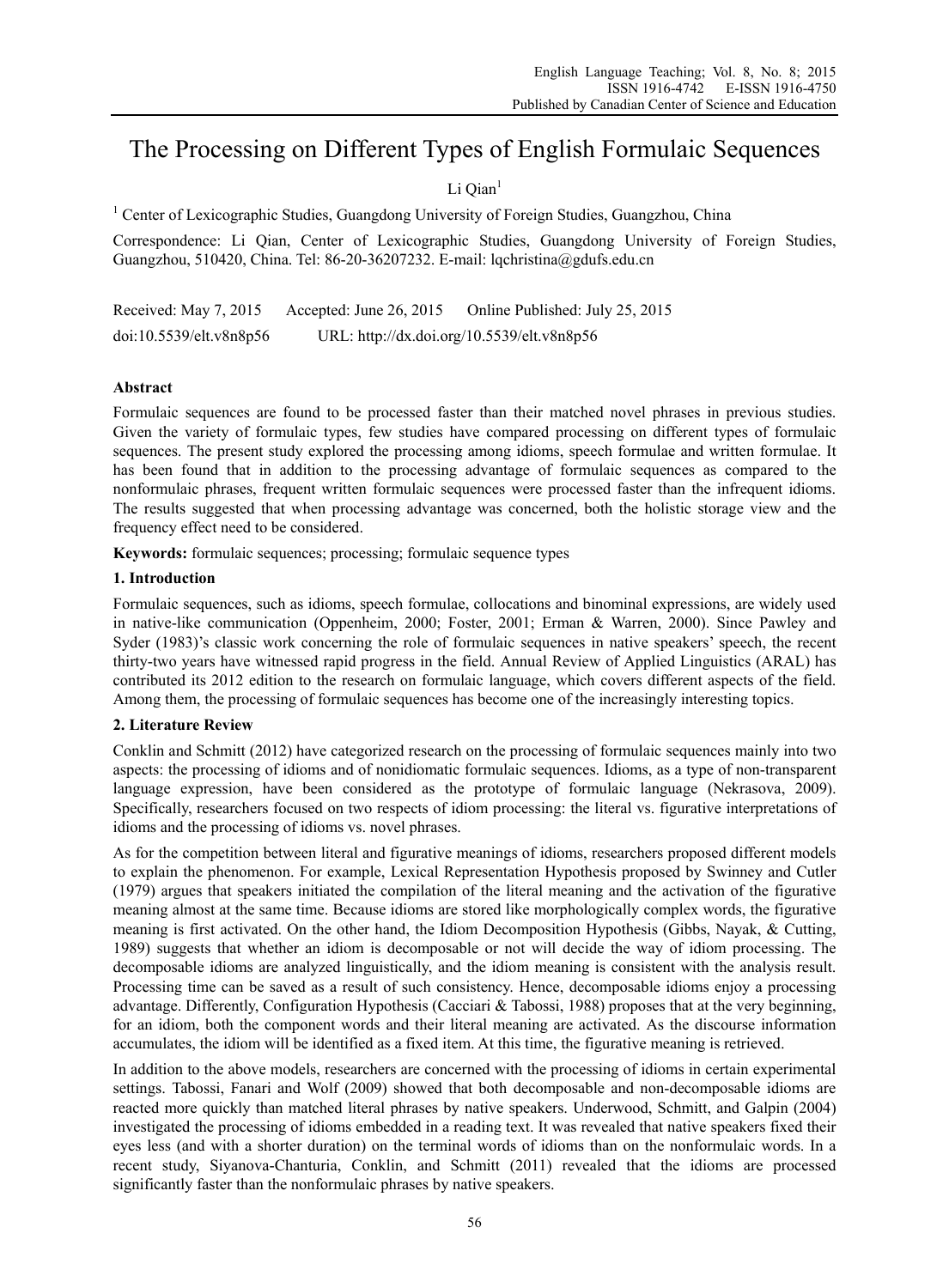In brief, the previous studies consistently showed the speed advantage for idioms as compared to novel phrases. However, there are some problems for choosing idioms as the research focus in the processing research (Conklin & Schmitt, 2012): firstly, some of the idioms may be unfamiliar to nonnative speakers and L1 children, which may be an intervening factor in certain studies; secondly, the figurative and literal meanings of idioms may bring about certain ambiguity in processing; thirdly, idioms with different degrees of transparency will influence the processing of idioms. Hence, Conklin and Schmitt (2012) suggested non-idiomatic formulaic sequences be a better test case.

Some researchers turned the focus to the comparison between the non-idiomatic formulaic sequences and the novel matched ones. A recent eye-tracking study by Siyanova-Chanturia, Conklin and Van Heuven (2011) investigated processing of formulaic sequences with different phrasal frequency. It has been revealed that first, frequent formulaic sequences are processed faster than less frequent ones; second, regardless of frequency, native speakers processed the entrenched binomials significantly faster than reversed forms. Tremblay and Baayen (2010) used behavioral and electorphysiological measures to explore the processing of the phrase *in the middle of*. They found a frequency effect for this four-word expression. Although the evidence is somewhat incomplete, the above findings suggest that frequent formulaic sequences may be processed differently from less frequent ones by native speakers.

To summarize, as far as the processing of formulaic sequences is concerned, idioms and non-idiomatic formulaic sequences are separately researched. It is not clear that whether the processing advantages are similarly enjoyed by both idioms and non-idiomatic formulaic sequences, and whether the processing advantages for both types of formulaic sequences arise from the same effect. Few studies have ever compared the processing differences among varied types of formulaic sequences. In the present study, first, we tend to confirm the previous finding that formulaic sequences are processed faster than the matched novel phrases; second, we are going to explore whether different types of formulaic sequences (i.e. idioms, speech formulas and written formulas) are processed differently by native speakers.

#### **3. The Present Study**

- *3.1 Research Questions*
- a) Do native speakers process formulaic sequences and the matched novel phrases in different ways?

b) Do native speakers process different types of formula sequences in different ways?

#### *3.2 Method*

#### 3.2.1 Participants

There were 20 English native speakers who participated in the study. All participants were students at a British University (8 graduate and 12 undergraduate students), among them 12 females and 8 males. Their ages ranged from 18 to 29.

#### 3.2.2 Research Design

The research material (see Appendix) can be divided into three parts: a) three types of English formulaic sequences, namely idioms, speech formulaic sequences and formulaic sequences in academic writing (i.e. written formulaic sequences) (10 for each type). They were chosen from some corpus-based studies (Biber et al 1999; Nattinger & DeCarrico, 1992); b) for each formulaic sequence, a matched novel phrase was constructed. We replaced one or two words in a formulaic sequence with another one with similar length (in terms of number of syllables) and word frequency. For example, for the idiom *bear in mind*, the first word *bear* was replaced by another word *hold* to form a non-formulaic sequence *hold in mind*. We have made an effort to make sure that the number of syllables of the replacement items was equal to or smaller than that of the formulaic sequence, and the words used as the replacement words were matched in frequency on the basis of BNC frequency list (Leech et al, 2001). There are 30 matched novel phrases in the study; c) 15 ungrammatical sequences were constructed which were used as the distracters in the study.

From the 75 items, we have created two counterbalanced material lists, each of which included 15 formulas (5 for each formula type), 15 controlled novel phrases, and 15 ungrammatical sequences (see Appendix).

The study had a  $3*2*2$  design, with the formula types (idiom vs. speech formulaic sequences vs. written formulaic sequences), and the item grammaticality (grammatical vs. ungrammatical) and formulaicity (formulaic vs. nonformulaic). All the variables are the within-subject variables.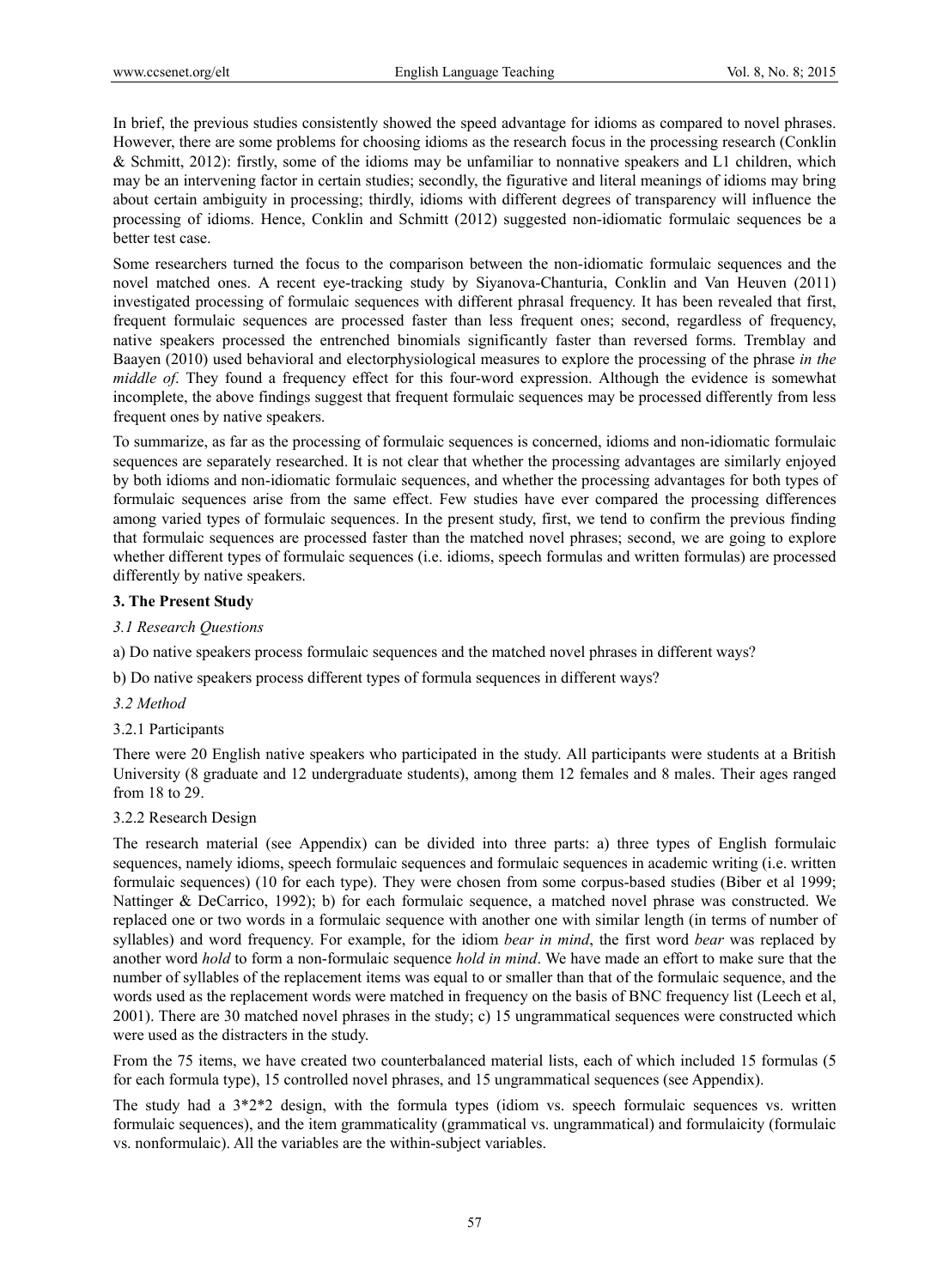#### 3.2.3 Procedures

In this study, the items were presented on the computer screen one by one (with 5s interval) in a random order. The participants were required to judge whether or not the items are grammatical. To respond, they pressed the key "q" for grammatical ones, and "p" for ungrammatical ones (Note 1).

Participants' reaction time and error rate were collected for data analysis. For item presentation and data collection, we used the computer program "Psychopy" developed by Peirce (2007) at Nottingham University. Each participant was randomly assigned to take either of the two test sets individually. Prior to the test, they read the written instructions and were given a training session for 20 practice items.

#### 3.2.4 Results and Analysis

The reaction time and the error rate for all types of sequences were calculated for analysis. The descriptive data of the reaction time and error rate are showed in table 1. For the within-subject analysis, GLM-Repeated Measures procedures of SPSS were used.

|                            | <b>Reaction time</b> | Error rate (percentage) |  |  |
|----------------------------|----------------------|-------------------------|--|--|
|                            | Mean (SD)            | Mean (SD)               |  |  |
| <b>Formulaic sequences</b> |                      |                         |  |  |
| Idiom                      | 946 (257)            | 2(6.32)                 |  |  |
| Speech                     | 897 (207)            | 1(3.16)                 |  |  |
| Written                    | 865 (243)            | 1(3.16)                 |  |  |
| Non-formulaic              |                      |                         |  |  |
| Idiom replacement          | 1209 (434)           | 18(17.5)                |  |  |
| Speech replacement         | 1103 (368)           | 12(14.76)               |  |  |
| Written replacement        | 1140 (447)           | 7(10.29)                |  |  |
| Ungrammatical              | 1179 (400)           | 15.3(20.31)             |  |  |

Table 1. Native speakers' mean reaction time (in milliseconds) and error rate (in percentage) on different types of sequences

GLM-Repeated Measures analysis on reaction time showed that there was significantly different reaction time concerning different types of formulaic sequences,  $F1(6, 2.26)=23.83$ ,  $p=.000$  ( $p<.05$ ), partial eta squared  $(\eta^2)$ =.412. Specifically, the reaction time on idioms (946ms) was significantly longer than that on the written formulaic sequences (865ms), p=.014, and there was no significant difference between the reaction time on idioms (946ms) and on speech formulaic sequences (897ms) ( $p=0.078$ ), and between the reaction time on speech formulaic sequences (897ms) and on written formulaic sequences (865ms) (p=.226). When formulaic sequences and novel phrases were compared, the reaction time on each type of formulaic sequences was significantly shorter than that on each type of the matched novel phrases  $(p=0.00)$ . As for the comparison between the ungrammatical sequences and the other types of sequences, the reaction time on the ungrammatical sequences (1179ms) was significantly longer than those on the three types of formulaic sequences (946, 897, 865 for idioms, speech formulaic sequences and written formulaic sequences) ( $p=000$ ), and significantly longer than the reaction time on novel speech phrases  $(1103 \text{ms})$  (p=.011).

GLM-Repeated Measures analysis on error rate revealed that there were significantly different error rates among different types of sequences,  $F2(6, 4.59)=2.58$ ,  $p=.028$  ( $p<.05$ ) partial eta squared ( $\eta^2$ )=.223. Specifically, we can find some patterns when the error rate of the idiom replacement was compared with that of the other types of sequences. The error rate of the idiom replacement (n=18) was significantly higher than that of the idiom judgment (n=2) (p=.022), of the speech formulaic sequences judgment (n=1) (p=.019), of the written formula judgment (n=1) ( $p=019$ ), and of the written formula replacement judgment (n=7) ( $p=0.04$ ). It can be suggested that native speakers produced more errors when they were judging the sequences which were constructed based on the idioms.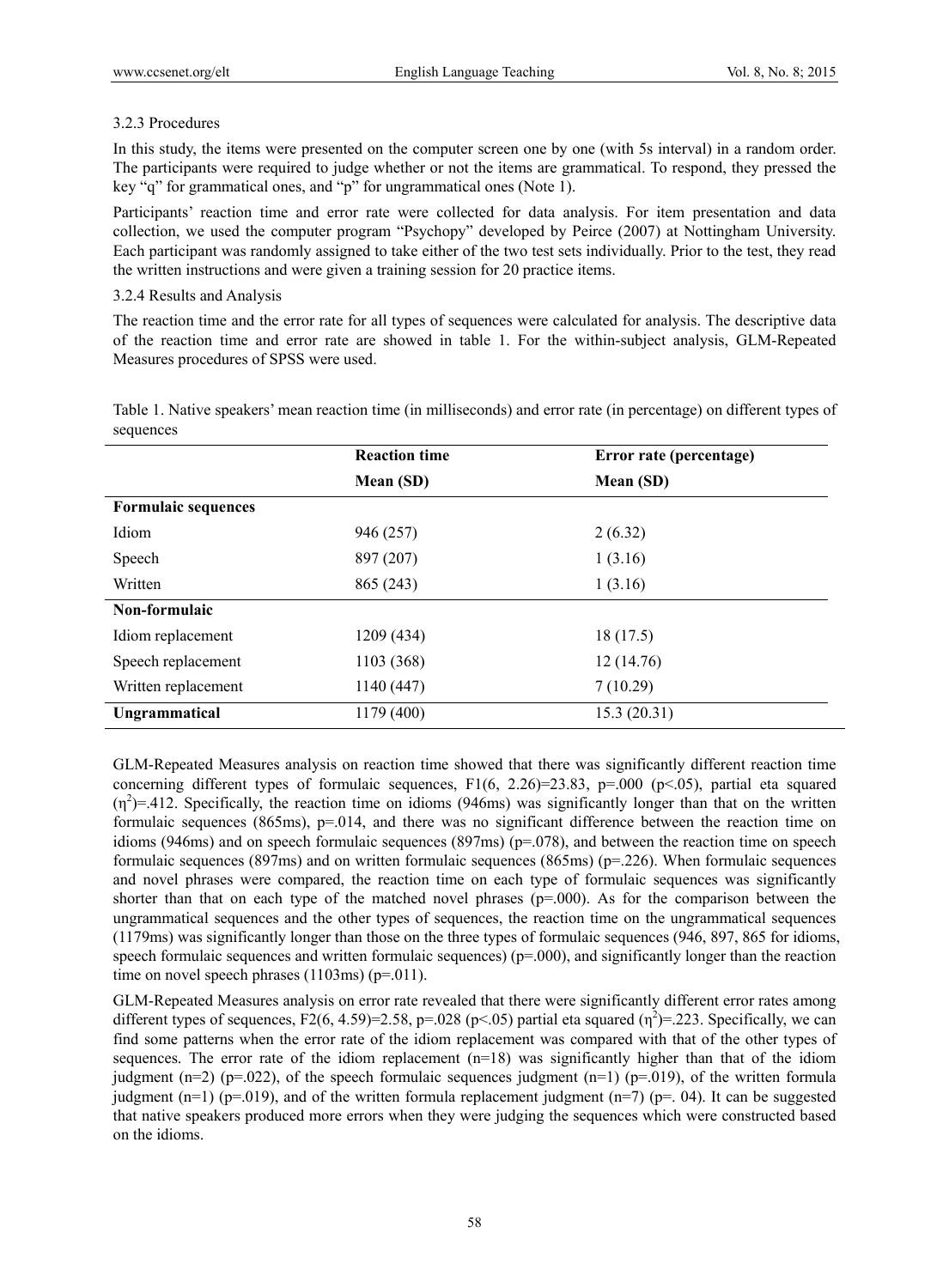#### **4. Discussion**

The present study aimed to explore whether native speakers process different types of formulaic sequences—idioms, speech and written formulaic sequences in varied ways. The results showed that

i) Native speakers processed the formulaic sequences significantly faster than they processed the matched novel phrases.

ii) Native speakers produced significantly more errors when they were judging the matched novel phrases as compared to the formulaic sequences.

iii) When processing different types of formulaic sequences, native speakers processed idioms by using the longest time, and processed written formulaic sequences fastest among the three types.

As for Research Question 1, the first finding supports the previous argument that formulaic sequences enjoy processing advantage as compared to their matched novel phrases. In this study, the frequency and length of formulaic sequences and their matched novel phrases have been controlled to match each other. As such, the reaction time difference cannot be significantly influenced by these factors. The processing advantage can be explained by Heteromorphic Distributed Lexicon (HDL) proposed by Wray (2002). According to HDL, mental lexicon is made up of five lexicons serving different functions. Specifically, they are a) lexicons serving a grammatical role in the production of novel sentences; b) referential expressions, including mono- and polymorphic words, and word strings, such as idioms; c) context-dependent words and expressions that show little creativity and are used mainly for communication; d) memorized texts, and e) expressions served as automatic responses to different types of stimuli (i.e. external or psychological). Three forms of units are stored in the lexicon: morphemes, words, and word strings. In HDL, we can see that lexical units can be represented in different forms. For example, *bear in mind* is stored holistically in the lexicon as a word string, whereas *bear*, *in* and *mind* can be stored in the referential lexicon separately as three individual words. As an idiom, for most cases, *bear in mind* are retrieved and processed from the mental lexicon holistically, and only when in a certain biased context which need structural analysis is it fully analyzed.

In the grammaticality judgment test of this study, for the novel items, participants were supposed to analyze the syntactic structure since they do not have these representations as word strings in the mental lexicon. Therefore, the syntactic analyzing process needs a relatively longer time. However, for the formulaic sequences, they are assumed to be stored as a word string (e.g. idioms), or some context-dependent expressions in communication (e.g. written or speech formulaic sequences) or some automatic responses to stimuli (e.g. speech formulaic sequences). They can be retrieved holistically from the mental lexicon, which brings about a shorter reaction time in the judgment.

Similarly, the second finding of the study, that is formulaic sequences were judged at a higher accuracy rate than the non-formulaic sequences, can be explained by HDL as well. For formulaic sequences, they are stored in the mental lexicon holistically, although their elements are stored separately as well. When the grammaticality judgment is on the formulaic sequences, participants just need to match the presented items with the items in the mental lexicon, and no syntactic analysis has been involved. The existing lexicon and the direct matching guarantee the accuracy rate of the judgment. However, for the non-formulaic novel phrases, participants failed in matching them with the holistically-stored lexicon. They had to turn to the analysis of the grammaticality of the structure, which does not only take additional time of processing, but risk making some judgment errors in a limited time length.

For research question 2, the comparison is among the different types of formulaic sequences. In the literature, few studies have been carried out to compare the idioms with other types of formulaic sequences. In this study, idioms are found to be processed with significantly longer reaction time than written formulaic sequences. This finding cannot be explained by HDL. According to HDL, formulaic sequences, although in different types, are assumed to be stored holistically in the mental lexicon. As such, participants are supposed to process them in a similar way which results to similar reaction time for different types of items. This is incompatible with the third finding of the study.

As for the thrid finding, usage-based models can account for the differences. Usage-based models view language as a statistical accumulation of experience that develops and changes when more and more utterances are encountered (Goldberg, 2006; Tomasello, 2003). This view predicts that it is highly probable that all frequently exposed or frequently used units, words and phrases will be processed faster than less frequent ones. In the present study, the frequencies of the formulaic sequences and of their matched novel phrases have been controlled. However, we did not control the relative frequencies among the three types of formulaic sequences.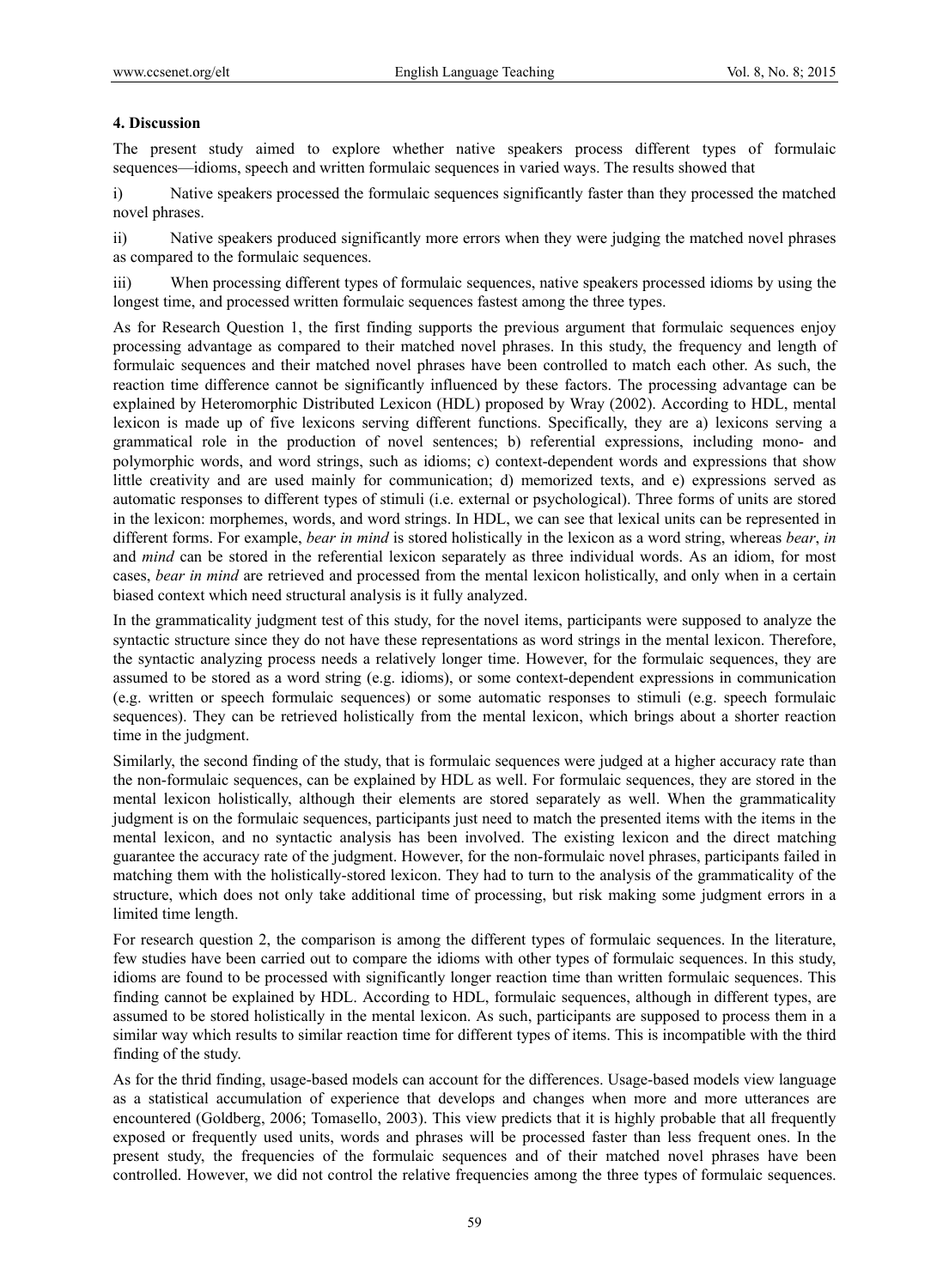Since in this study, the reaction time for written formulaic sequences is significantly shorter than that of idioms, we did a post hoc analysis on their frequency differences. We compared the frequency lists of both types, and found that the average frequency of written formulaic sequences (average frequency in BNC= 4667) are significantly higher than that of the idioms (average frequency in  $BNC=296$ ) ( $p=.000$ ). Hence, it may be suggested that in addition to the holistic storage view, frequency effect functions as well. Those formulaic sequences which are frequently exposed or used may enjoy a processing advantage than the infrequent formulaic sequences, although both of them are stored holistically in the mental lexicon.

To conclude, this study supports the argument that formulaic sequences are processed faster than the matched novel phrases. In addition, infrequent idioms are processed with longer time than the frequent written formulaic sequences, although both of them are under the category of formulaic sequences. Heteromorphic Distributed Lexicon Model can account for the first finding; while usage-based frequency effect explains the second one. In summary, it may be suggested that when the processing advantage of formulaic sequences is concerned, the holistic storage view and the frequency effect need to be considered for such a combined effect.

#### **Acknowledgements**

This study was supported by the Ministry of Education Youth Project for Humanities and Social Science Research in P.R. China (Project No. 12YJC740048).

#### **References**

- Biber, D., Johansson, S., Leech, G., Conrad, S., & Finegan, E. (1999). *Longman Grammar of Spoken and Written English*. Harlow: Pearson Education.
- Cacciari, C., & Tabossi, P. (1988). The comprehension of idioms. *Journal of Memory and Language, 27*, 343-346. http://dx.doi.org/10.1016/0749-596X(88)90014-9
- Conklin, K, & Schmitt, N. (2012). The processing of formulaic language. *Annual Review of Applied Linguistics, 32*, 45-61. http://dx.doi.org/10.1017/S0267190512000074
- Erman, B., & Warren, B. (2000). The idiom principle and the open choice principle. *Text, 20*, 29-62. http://dx.doi.org/10.1515/text.1.2000.20.1.29
- Foster, P. (2001). Rules and routines: A consideration of their role in the task-based language production of native and non-native speakers. In M. Bygate, P. Skehan & M. Swain (Eds), *Researching pedagogic tasks: Second language learning, teaching and testing* (pp. 75-93). Harlow, UK: Longman.
- Gibbs, R., Nayak, N., & Cutting, C. (1989). How to kick the bucket and not decompose: Analyzability and idiom processing. *Journal of Memory and Language, 28*, 576-593. http://dx.doi.org/10.1016/0749-596X(89)90014-4
- Goldberg, A. (2006). *Constructions at work: The nature of generation in language*. Oxford: Oxford University Press.
- Leech, G., Rayson, P., & Wilson, A. (2001). *Word frequencies in written and spoken English: based on the British National Corpus*. Longman, London.
- Nattinger, J., & DeCarrico, J. (1992). *Lexical phrases and language teaching*. Oxford: Oxford Unviersity Press.
- Nekrasova, T.M. (2009). English L1 and L2 Speakers' Knowledge of Lexical Bundles. *Language Learning, 59*, 647-686. http://dx.doi.org/10.1111/j.1467-9922.2009.00520.x
- Oppenheim, N. (2000). The importance of recurrent sequences for non-native speaker fluency and cognition. In H. Riggenbach (Ed.), *Perspectives on fluency* (pp.220-240). Ann Arbor: University of Michigan Press.
- Pawley, A., & Syder, F. H. (1983). Two puzzles of recurrent sequences for non-native speaker fluency and cognition. In. J. C. Richards & R. W. Schmidt (Eds.), *Language and communication* (pp. 191-225), London, UK: Longman.
- Peirce, J. (2007). PsychoPy Psychophysics software in Python. *Journal of Neuroscience Methods*, *162*(1-2), 8-13. http://dx.doi.org/10.1016/j.jneumeth.2006.11.017
- Siyanova-Chanturia, A., Conklin, K., & Schmitt, N. (2011). Adding more fuel to the fire: an eye-tracking study of idiom processing by native and non-native speakers. *Second Language Research, 27*, 1-22. http://dx.doi.org/10.1177/0267658310382068
- Siyanova-Chanturia, A., Conklin, K., & van Heuven, J. B. (2011). Seeing a pharse "time and again" matters: The role of phrasal frequency in the processing of multiword sequences. *Journal of Experimental Psychology*: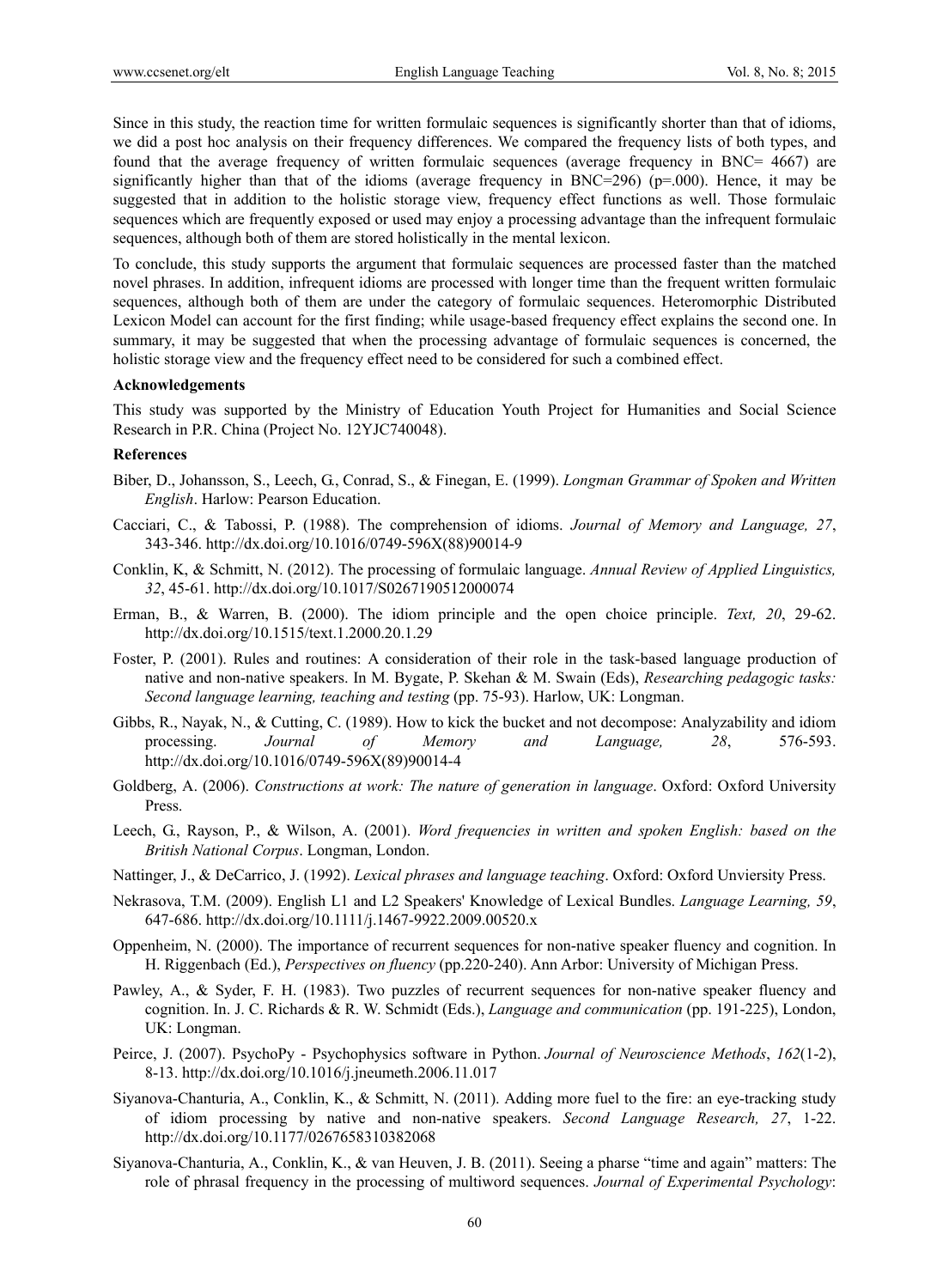*Learning, Memory and Cognition*, 37, 776-784. http://dx.doi.org/10.1037/a0022531

- Swinney, D. A., & Cutler, A. (1979). The access and processing of idiomatic expression. *Journal of Verbal Learning and Verbal Behavior, 54*, 161-184. http://dx.doi.org/10.1016/S0022-5371(79)90284-6
- Tabbossi, P., Fanary, R., & Wolf, K. (2009). Why are idioms recognized fast? *Memory and Cognition, 37*, 529-540. http://dx.doi.org/10.3758/MC.37.4.529
- Tomasello, M. (2003). *Constructing a language: A usage-based theory of language acquisition*. Cambridge: Harvard University Press.
- Tremblay, A., & Baayen, R. H. (2010). Holistic processing of regular four-word sequences: A behavioral and ERP study of the effects of structure, frequency, and probability on immediate free recall. In D. Wood (Ed.). *Perspectives on formulaic language: Acquisition and communication* (pp. 151-173). London, UK: Continuum International.
- Underwood, G., Schmitt, N., & Galpin, A. (2004). The eyes have it: An eye-movement study into the processing of formulaic sequences. In N. Schmitt (Ed.), *Formulaic sequences* (pp. 153-172). Philadelphia: John Benjamins. http://dx.doi.org/10.1075/lllt.9.09und
- Wray, A. (2002). *Formulaic language and the lexicon*. Cambridge: Cambridge University Press. http://dx.doi.org/10.1017/CBO9780511519772

Note 1. "q" and "p" are the two keys which are located far enough from each other on the keyboard to avoid any operation confusion.